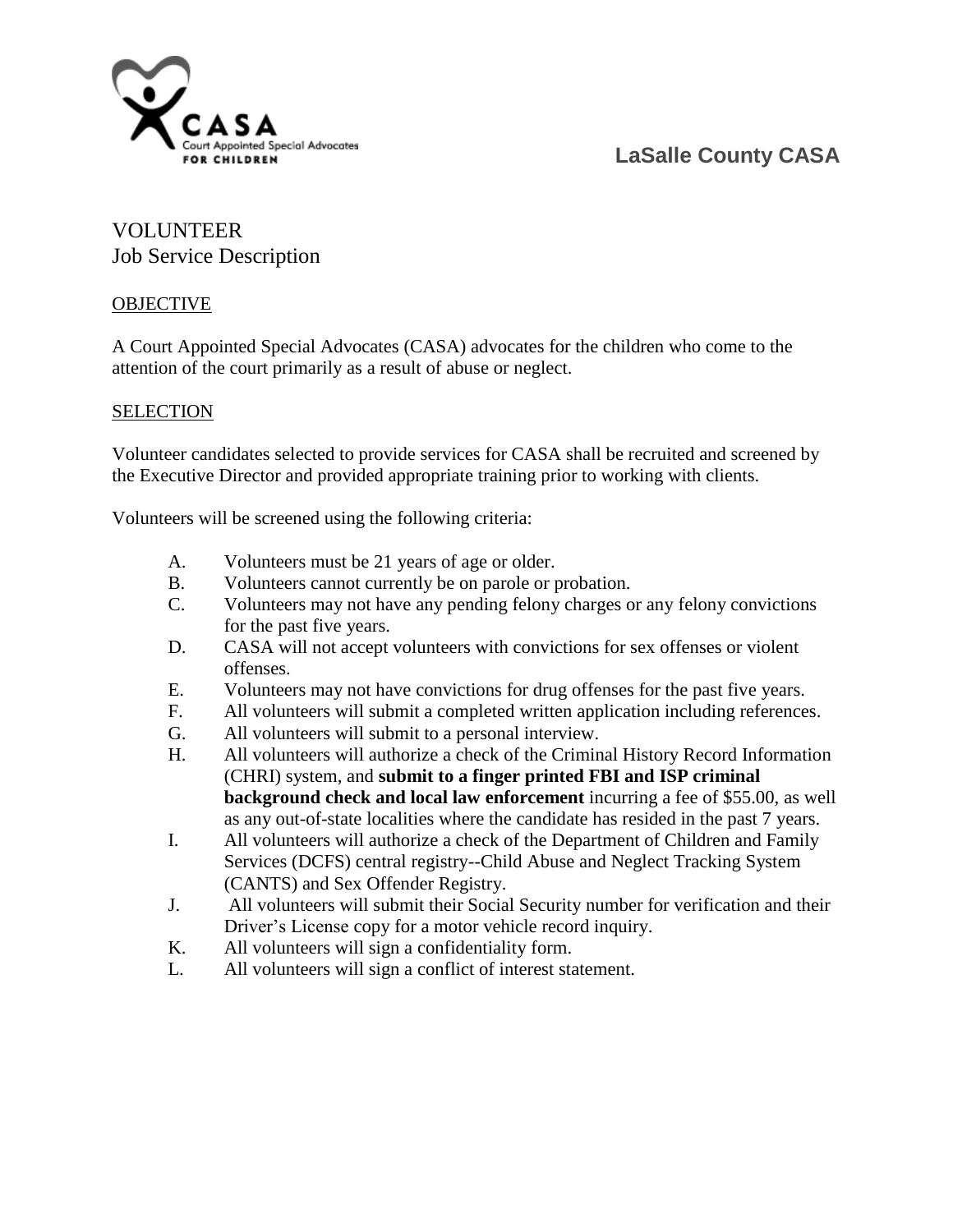## **LaSalle County CASA**



#### RESPONSIBILITIES

A CASA volunteer respects a child's inherent right to grow up with dignity in a safe environment that meets that child's best interests.

A CASA volunteer ensures that the child's best interests are represented at every stage of the case.

A CASA volunteer reports any new incidents of child abuse or neglect to the CASA Executive Director and appropriate authorities.

A CASA volunteer reviews records and interviews appropriate parties involved in the case, including the child, to determine if a permanent plan has been created for the child and whether appropriate services, including reasonable efforts, are being provided to the child and family.

A CASA volunteer facilitates prompt, thorough reviews of the case.

A CASA volunteer attends all court hearings, foster case reviews, administrative case reviews, and all other hearings and meetings which pertain to the child.

A CASA volunteer maintains complete records and documentation about the case, including appointments, interviews, and information gathered about the child.

#### **A CASA volunteer should have regular, in-person contact with the child sufficient to have in-depth knowledge of the case in order to make fact based recommendations to the court.**

#### **A CASA volunteer should anticipate two (2) visits per month with the child(ren).**

A CASA volunteer submits recommendations concerning the case to the court in a signed, written report.

A CASA volunteer makes contact with the Executive Director, supervisors, and other parties involved in the case, at least once a month.

A CASA volunteer, in support of his or her activities advocating for the child(ren) will document and submit each month a program time sheet recording all efforts and contact relevant to their case.

A CASA volunteer maintains complete confidentiality regarding information about the child, as well as information regarding other parties involved in the case.